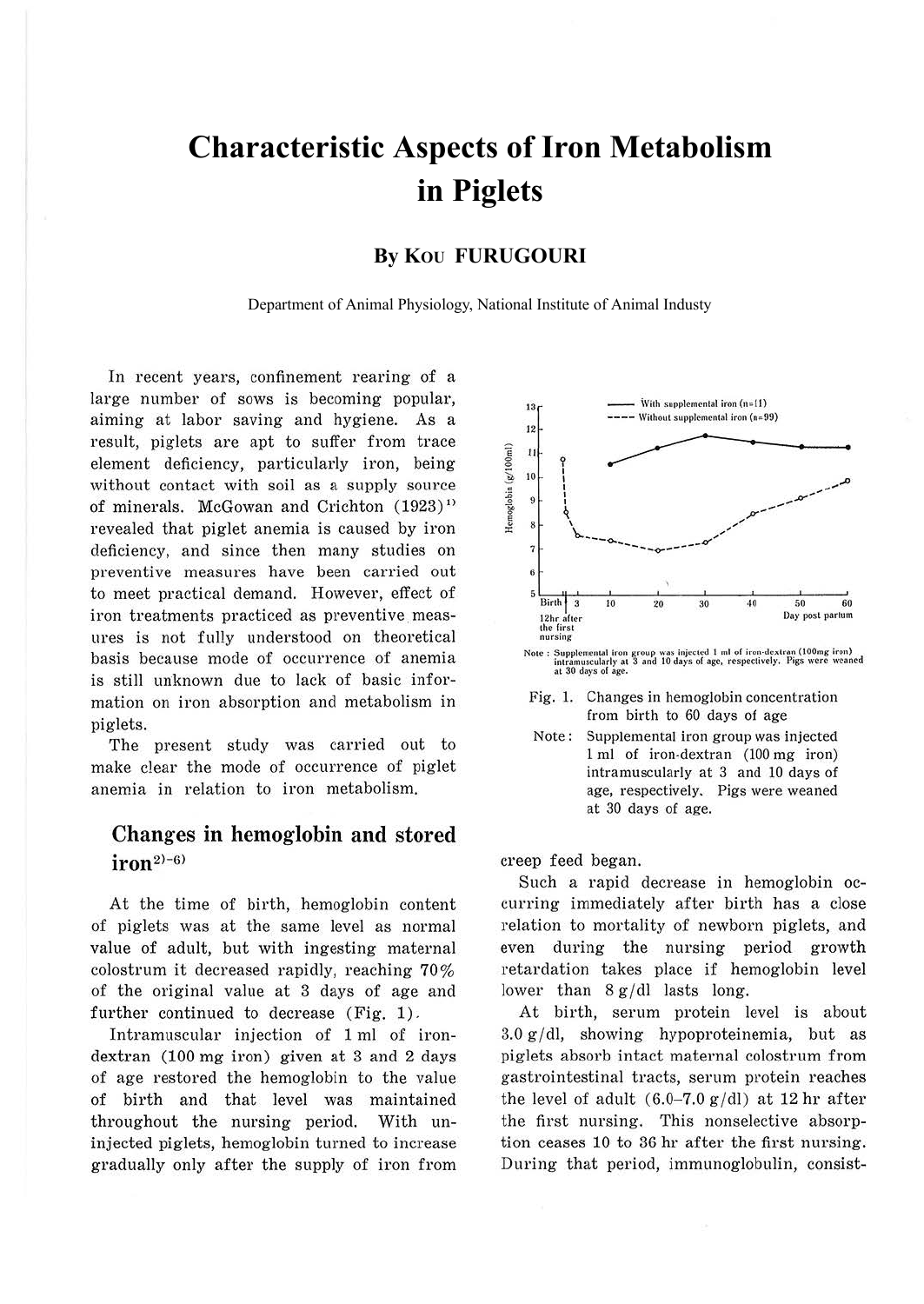JARQ Vol. 9, No. 3, 1975

ing 50% of protein of maternal colostrum, is absorbed by piglets, and which gives them disease-resistance.

On the other hand, a rapid absorption of colostrum into piglets' blood and resultant increase of plasma volume induces physiological anemia, followed by a typical iron deficiency anemia caused by an increasing demand of iron associated with a rapid growth of piglets.

In this connection, iron store in the liver was examined. As shown in Fig. 2, stored



Fig. 2. Nonheme iron concentration in the liver in piglets from birth to 30 days of age. Values are given as mean  $\pm$ SE.

Note: Supplemental iron group was injected 1 ml of iron-dextran (100 mg iron) intramuscularly at 3 days of age.

iron, abundant at birth, began to decrease at 3 days of age and disappeared at 10 days of age. By injecting iron-dextran (100 mg iron) at 3 days of age, the iron store was restored to the original level at 10 days of age, but marked mobilization occurred after 20 days of age. Thus, iron store was exhausted in a short time, inducing iron deficiency anemia, although there was some time lag between trends of iron store and of hemoglobin. Such a remarkable mobilization was not observed with other minerals stored in the liver.

From the data on hemoglobin and stored iron, balance sheet of iron was calculated. Against the daily iron requirement of about 10 mg/head, availability of iron is (1) about 15 mg of stored iron at birth. (2) reutilization of iron less than 1 mg/day released by red cell destruction, and (3) about 1 mg/day of iron supplied from colostrum. It indicates that the availability can hardly meet the requirement, and as such iron deficiency occurs in a short period under normal iron metabolism of piglets.

## Ferrokinetics<sup>7), 8)</sup>

Plasma iron turnover and tissue retention of radioactivity in piglets starved for 24 hr

Table 1. Plasma iron turnover in piglets from birth to 35 days of age

|              | Days of age                                          | <sup>59</sup> Fe clearance<br>half time | Plasma iron<br>turnover <sup>1</sup><br>mg/day/100 ml<br>whole blood<br>1.63 |  |  |  |
|--------------|------------------------------------------------------|-----------------------------------------|------------------------------------------------------------------------------|--|--|--|
|              |                                                      | min                                     |                                                                              |  |  |  |
| Birth        |                                                      | 232                                     |                                                                              |  |  |  |
| $\Phi$       |                                                      | 18                                      | 3, 22                                                                        |  |  |  |
| 3            |                                                      | 18                                      | 2.69                                                                         |  |  |  |
|              | 10 (Without supple-<br>mental iron)                  | 16                                      | 2.23                                                                         |  |  |  |
|              | 10 (With supplemental<br>iron)                       | 30**                                    | 5.44**                                                                       |  |  |  |
|              | 35 (Weanling)                                        | 43                                      | 2.44                                                                         |  |  |  |
|              | Plasma iron $(\mu g/100 \text{ ml})$                 | $100-Ht$                                |                                                                              |  |  |  |
| 1)           | <sup>59</sup> Fe clearance half time (min)<br>100    |                                         |                                                                              |  |  |  |
| $\mathbf{a}$ | $M_{\rm{max}}$ from $\sim 1$ or $\sim 0$ to $\sim 0$ | $(mg/day/100 \text{ ml}$ whole blood)   |                                                                              |  |  |  |

Mean from values of 6 to 8 piglets 2)

Significantly different from the corresponding value without supplemental iron  $(P<0.01)$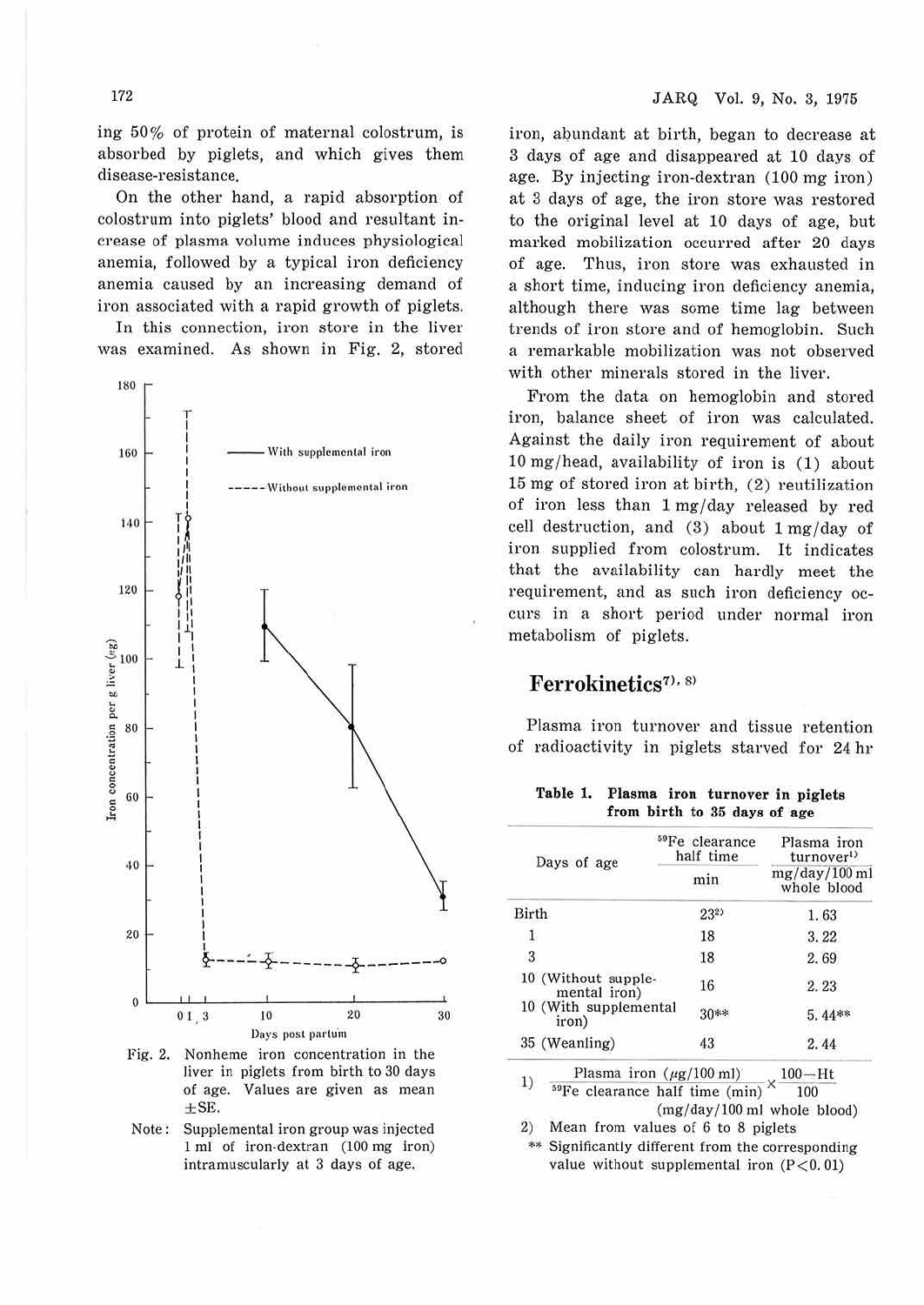

Days post partum

Fig. 3. Tissue retention of radioactivity by piglets starved for 24 hr after the intravenous injection of  $^{59}$ Fe-labelled plasma. Values are given as mean $\pm$ SE.

Supplemental iron group was injected 1 ml of iron-dextran (100 mg iron) intramuscularly Note: at 3 days of age. Pigs were weaned at 30 days of age.



- Changes in total iron-binding capacity Fig. 4. and plasma iron from birth to 35 days of age. Values are given as  $mean + SE$ .
- Supplemental iron group was injected Note: 1 ml of iron-dextran (100 mg iron) intramuscularly at 3 days of age. Pigs were weaned at 30 days of age.

after the intraveous injection of <sup>59</sup>Fe-labelled plasma are shown in Table 1 and Fig. 3. The  $^{59}$ Fe clearance half time  $(T1/2)$  was found to be about 20 min during a period from birth to 10 days of age, far shorter than 1 to 1.5 hr observed with growing pigs.

Plasma iron turnover showed high value except slightly lower value at birth. On the other hand, most of <sup>59</sup>Fe injected was utilized by red cells with only a very small amount taken up by liver, spleen and erythroid marrow. Thus, erythropoietic activity of piglets was considerably higher than that of growing pigs.

## Iron transport from tissue to plasma9)-11)

Changes in iron-binding capacity of transferrin, iron carrier protein in plasma, and plasma iron are shown in Fig. 4. Total ironbinding capacity of transferrin was very low at birth and 1 day of age, but it started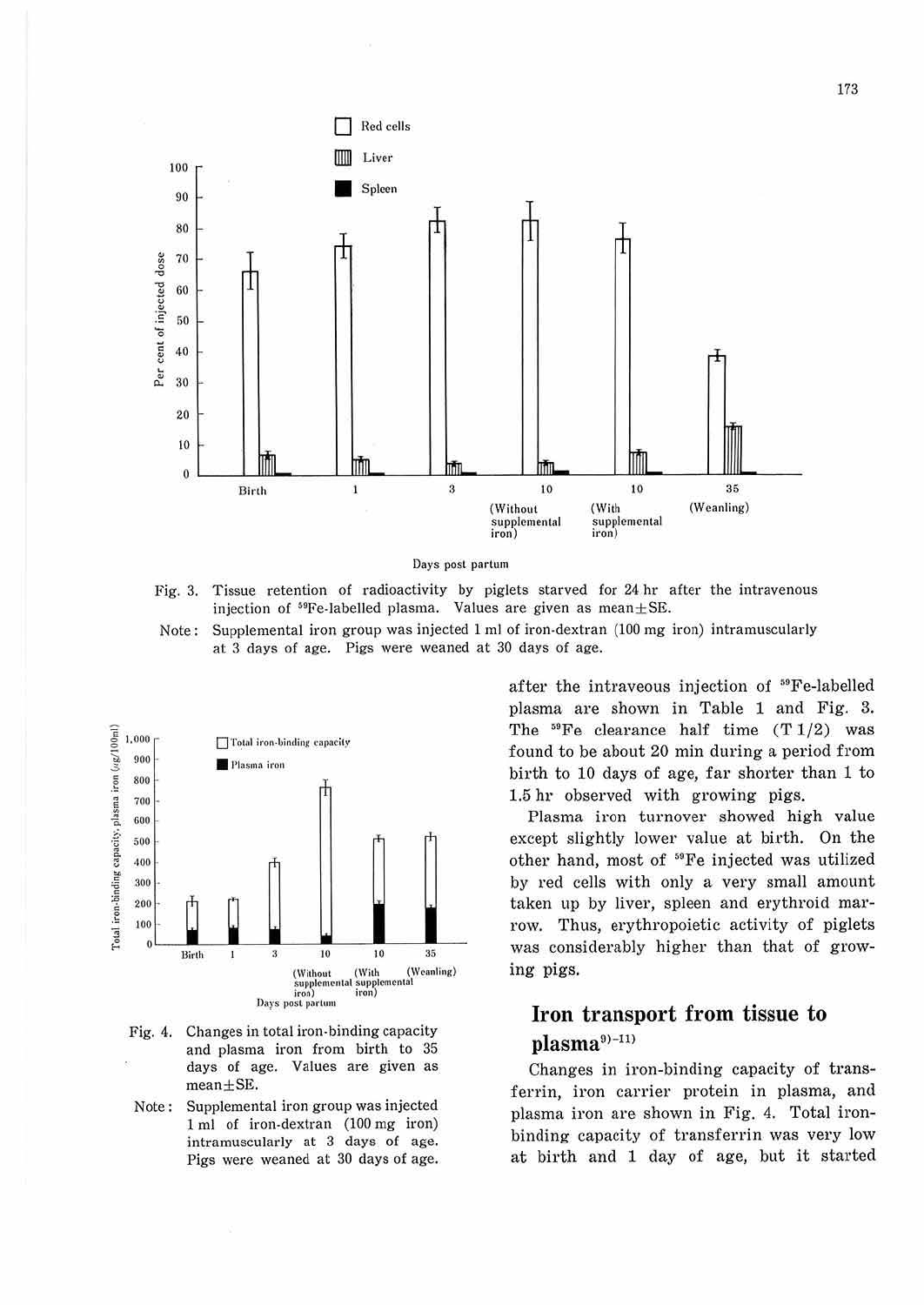JARQ Vol. 9, No. 3, 1975

increasing at 3 days of age, reaching the level of adult at 10 days of age. On the other hand, plasma iron, being affected by transferrin level, showed low values in the neonatal period which still more lowered when no iron treatment was given in nursing period.

|            |  | Table 2. Changes in iron metabolic pattern |  |
|------------|--|--------------------------------------------|--|
| of piglets |  |                                            |  |

|                      | Period                                    |         |  |  |
|----------------------|-------------------------------------------|---------|--|--|
| Item                 | Neonatal                                  | Nursing |  |  |
| Iron store           | high                                      | low     |  |  |
| Erythropoiesis       | high                                      | high    |  |  |
| Plasma iron turnover | high                                      | high    |  |  |
| Plasma transferrin   | low                                       | high    |  |  |
| Plasma iron          | low                                       | low     |  |  |
| Hemoglobin           | high $\rightarrow$ low<br>(after nursing) | low     |  |  |

The above results are summarized in Table 2. Although the metabolic pattern in the nursing period is apparently of iron deficiency, that of neonatal period is peculiar in that the concentration of iron stored in the liver is high, while the level of plasma transferrin and plasma iron is low in spite of high erythropoietic activity and high plasma iron turnover. This seems to be caused by a restricted transport of iron from stored iron to plasma owing to the low plasma transferrin value. To examine further this process, hepatic xanthine oxidase and plasma ferroxidase, which are related to cell-to-plasma iron transfer, as well as plasma transferrin and plasma ceruloplasmin were studied. As shown in Fig. 5, all these substances were very low at birth and 1 day of age, particularly ceruloplasmin (a principal component of plasma ferroxidase) was only  $0.3\%$  of that of 10 days of age. Such shortage of enzyme and protein involved in metabolic system of stored iron restricts the mobilization of stored iron, despite the high erythropoietic activity.

However, rapid and steady increases in plasma ferroxidase and transferrin were observed from a few days after the first nursing. In parallel to this change, stored



Fig. 5. Changes in hepatic xanthine oxidase, plasma ceruloplasmin, ferroxidase and transferrin. Values are given as  $mean + SE$ .

iron in the liver was released. Evidently, the rate of transport of iron from storage cells to erythropoietic organ through plasma was accelerated due to the increases of· ironreleasing enzymes and plasma transferrin, and eventually, as a result of iron store exhaustion due to a great demand of iron in the nursing period, hemoglobin synthesis slowed down and iron deficiency anemia appeared.

The increases of enzymes and proteins related to iron transfer were not attributable to a passive transfer from colostrum, but to the intense production of these substances in the liver that occurred after ingesting matemal colostrum.

174

Note: Supplemental iron group was injected l ml of iron-dextran (100 mg iron) intramuscularly at 3 days of age.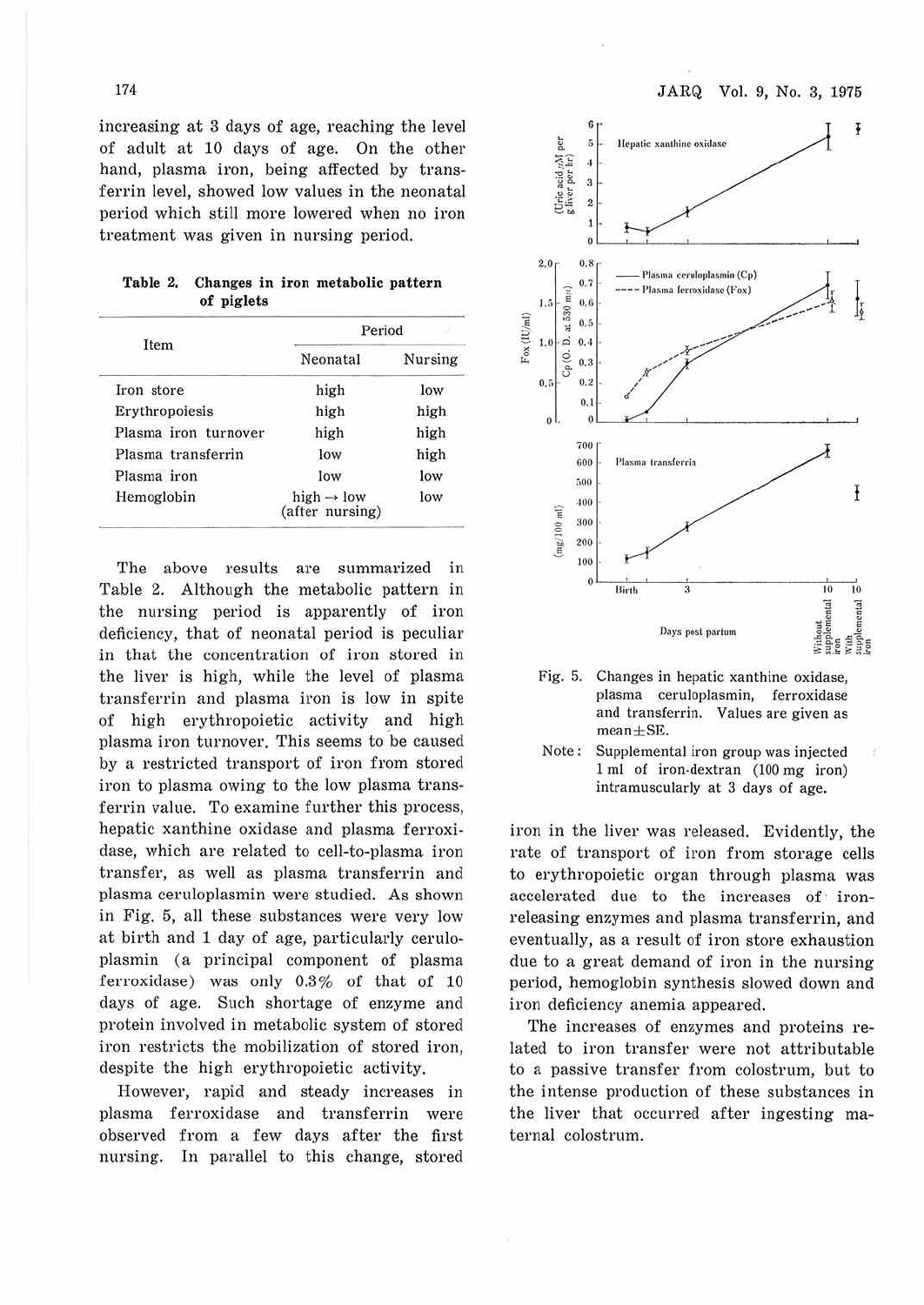

- Fig. 6. Uptake of radioactivity into red cells of piglets nursed for 6 days after  $59Fe$  dosing
- Note:  $^{59}$ Fe-ferric citrate in a dose of  $1-2\mu$  ci per kg body weight was administered with 8 mg of carrier iron by stomach tube. 48 mg of ferric citrate (8 mg iron) was administered orally per day for 5 days after <sup>59</sup>Fe dosing.

## **Iron absorption from intestine12<sup>&</sup>gt;**

Rate of intestinal absorption of iron in the nursing period was determined by using red cell radioiron (<sup>59</sup>Fe) method. As shown in Fig. 6, utilization of ingested iron by red cells of piglets, receiving 8 mg of iron per day, reached a plateau level ( 40 to 60%) at 5 days after '°Fe dosing, whereas the utilization of injected iron (59Fe-labelled plasma) was 70- 80%. Only a minute quantity of 59Fe was deposited in nonheme iron in the liver. Thus, efficiency of intestinal absorption of iron in the nursing period is very high, and the absorbed iron is quickly utilized by red cells.

By using tied-off intestine segments *in vivo,*  the development of intestinal functions related to iron absorption was studied. Proximal segments of the small intestine in newborn piglets showed a high absorption activity for iron which was maintained throughout the neonatal period. This result is conflicting with the fact that iron transport system is not well developed in the newborn piglets. Further study will be made on physicochemical properties of iron in circulating system, especially portal vein.

## **Conclusion**

Piglet anemia comprises two phases: it starts from physiological anemia which is caused by a rapid increase of plasma volume due to absorption of intact maternal colostrum, and is followed by iron deficiency anemia, which occurs based on inbalanced demandsupply relation caused by an increasing iron requirement to meet a rapid growth in the nursing period. These two phase occur successively in a very short time.

Occurrence of iron deficiency anemia is closely related to the development of iron metabolic function. Namely, newborn piglets have a particular pattern of iron metabolism: activity of intestinal absorption of iron and erythropoietic activity are very high, whereas enzymes and protein related to iron transfer from stored iron to plasma are extremely low.

In the early stage of nursing, the iron transfer system develops with increases of enzymes and protein in that system, resulting in an accelerated transfer of iron from tissue to erythropoietic organ through plasma. This, together with the increase of iron requirement caused by rapid growth of piglets, induces iron deficiency anemia. Therefore, it is necessary to start supplying iron to piglets at least in a few days after birth.

#### **References**

- 1) McGowan, J. P. & Crichton, A.: On the effect of deficiency of iron in the diet of pigs. *Biochem. J.* 17, 204-207 (1923).
- 2) Furugouri, K. & Tohara, S.: Studies on iron metabolism and anemia in piglets. I. Relationship between growth and anemia. Bull. *Nat. Inst. Anim. Ind., 21, 35-52 (1970)* [In Japanese with English summary].
- 3) Furugouri, K. & Tohara, S.: Studies on iron metabolism and anemia in piglets. II. Blood volume and mean corpuscular constants. *Bitll. Nat. Inst. Anini. Ind.,* 24, 75-82 (1971) [In Japanese with English summary] .
- 4) Furugouri, K. & Tohara, S.: Effects of anemia on growth in piglets. *Jap. J. Swine Res.,* 8, 57-66 (1971) [In Japanese with English summary].